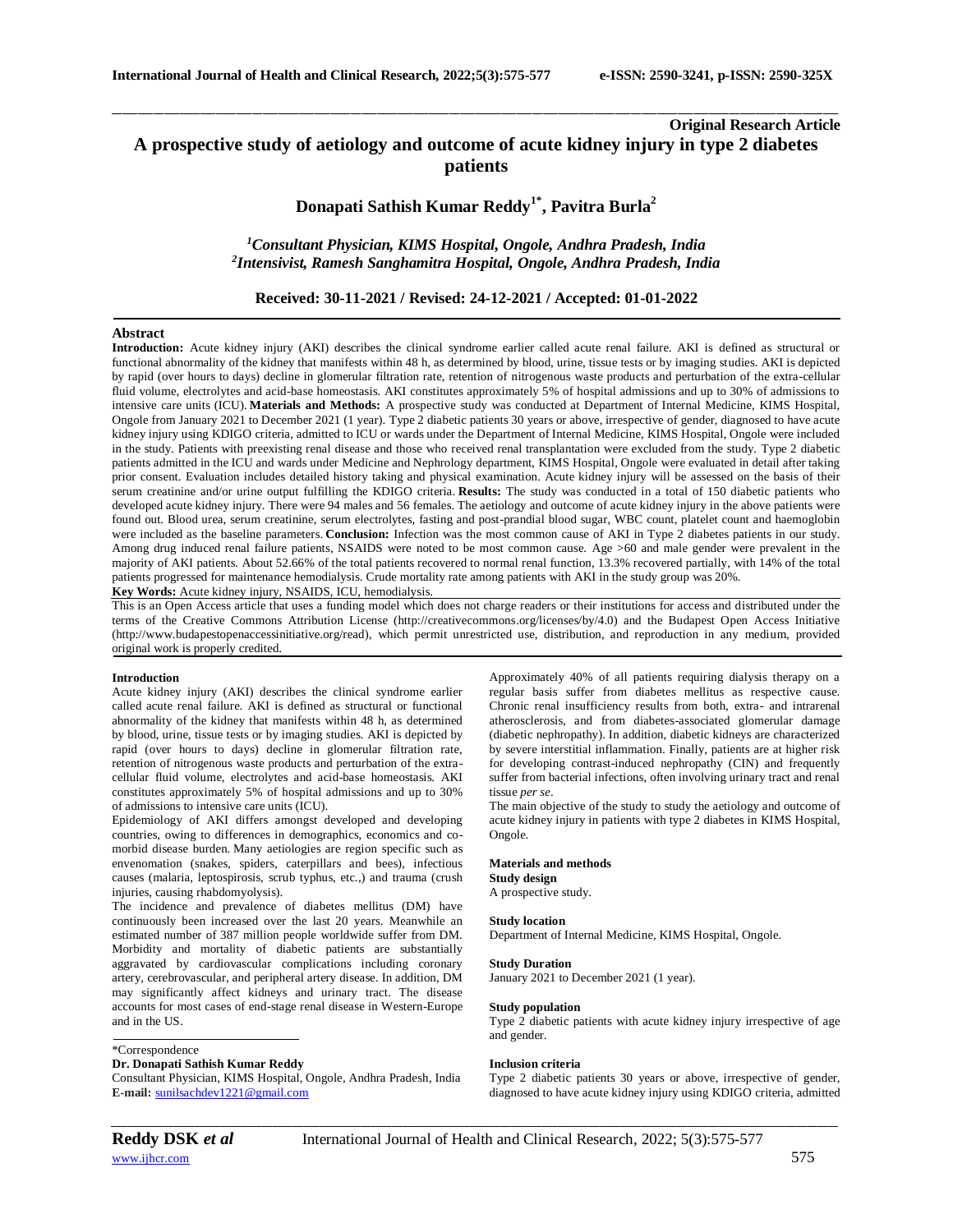\_\_\_\_\_\_\_\_\_\_\_\_\_\_\_\_\_\_\_\_\_\_\_\_\_\_\_\_\_\_\_\_\_\_\_\_\_\_\_\_\_\_\_\_\_\_\_\_\_\_\_\_\_\_\_\_\_\_\_\_\_\_\_\_\_\_\_\_\_\_\_\_\_\_\_\_\_\_\_\_\_\_\_\_\_\_\_\_\_\_\_\_\_\_\_\_\_\_\_\_\_\_\_\_\_\_\_\_\_\_\_\_\_\_\_\_\_\_\_\_\_\_\_\_\_\_\_\_\_\_\_\_\_\_\_\_\_\_\_\_ to ICU or wards under the Department of Internal Medicine, KIMS Hospital, Ongole.

## **Exclusion Criteria**

Patients with preexisting renal disease and those who received renal transplantation.

Type 2 diabetic patients admitted in the ICU and wards under Medicine and Nephrology department, KIMS Hospital, Ongole were evaluated in detail after taking prior consent. Evaluation includes detailed history taking and physical examination. Acute kidney injury will be assessed on the basis of their serum creatinine and/or urine output fulfilling the KDIGO criteria.

### **Statistical Analysis**

Results were presented as frequency and percentages for Categorical variables and mean +/- SD for continuous variables. Statistical calculations were done using Chi-square tests for categorical data and on independent t-test. For continuous data. P<0.05 was considered significant. The calculations were carried out using SPSS (Statistical Package for the Social Sciences).

## **Results**

The study was conducted in a total of 150 diabetic patients who developed acute kidney injury. There were 94 males and 56 females. The aetiology and outcome of acute kidney injury in the above patients were found out. Blood urea, serum creatinine, serum electrolytes, fasting and post-prandial blood sugar, WBC count, platelet count and haemoglobin were included as the baseline parameters.

| Table 1: Age distribution |                                        |  |  |
|---------------------------|----------------------------------------|--|--|
| <b>Age Group</b>          | <b>Number of patients (Percentage)</b> |  |  |
| $<$ 50 years              | 30(20%)                                |  |  |
| 50-59                     | 60(40%)                                |  |  |
| 60-69                     | 42(28%)                                |  |  |
| >70                       | 18 (12%)                               |  |  |
| Total                     | 150 (100%)                             |  |  |

**Table 2: distribution of mortality among male and female diabetic AKI patient**

| Gender | Mortality |          | <b>P</b> Value |
|--------|-----------|----------|----------------|
|        | Yes       | No       |                |
| Male   | 34(23%)   | 116(77%) |                |
| Female | $6(11\%)$ | 50 (89%) | 0.096          |

### **Table 3: distribution of mortality with various infections in diabetic AKI patients**

| <b>Infection</b> | Mortality  | P Value       |       |
|------------------|------------|---------------|-------|
|                  | Yes        | No            |       |
| No infection     | 4(7%)      | 46(93%)       |       |
| UTI              | 10(28.57%) | 25(71.42%)    |       |
| <b>LRTI</b>      | $0(0\%)$   | 15(100%)      | 0.096 |
| Sepsis           | 5(33.33%)  | $10(66.66\%)$ |       |
| Leptospirosis    | 10(83.33%) | $2(5.71\%)$   |       |
| UTI & Sepsis     | $4(100\%)$ | $0(0\%)$      |       |

#### Leptospirosis and a combination of sepsis & UTI increased the mortality in diabetic AKI. **Table 4: distribution of mortality with aetiology in diabetic AKI patients**

| Table 4: distribution of mortanty with actionogy in diabetic AKT patients |            |                  |       |
|---------------------------------------------------------------------------|------------|------------------|-------|
| <b>Aetiology</b>                                                          |            | <b>Mortality</b> |       |
|                                                                           | Yes        | N <sub>0</sub>   |       |
| Drugs                                                                     | $0(0\%)$   | 10(100%)         |       |
| CAD/LVD                                                                   | $0(0\%)$   | $9(100\%)$       |       |
| Infection                                                                 | 11(22%)    | 37(78%)          |       |
| Volume depletion                                                          | $0(0\%)$   | $3(100\%)$       |       |
| Urological obstruction                                                    | 4(13%)     | 22(87%)          |       |
| <b>IRCN</b>                                                               | $0(0\%)$   | $6(100\%)$       |       |
| Drugs and infection                                                       | $2(100\%)$ | $0(0\%)$         | 0.096 |
| Accl HTN & CAD/LVD                                                        | $0(0\%)$   | $4(100\%)$       |       |
| $CAD/LVD$ & volume depletion                                              | $(0\%)$    | $3(100\%)$       |       |
| Infection & Urological obstruction                                        | $4(100\%)$ | $0(0\%)$         |       |
| Infection &IRGN                                                           | $2(100\%)$ | $0(0\%)$         |       |

Mortality in diabetic AKI patients was found to be increased when infections were associated with urological obstruction, drugs or IRGN.

| Table 5: distribution of outcome of AKI in Type 2 diabetes |  |  |
|------------------------------------------------------------|--|--|
|------------------------------------------------------------|--|--|

| S.No | <b>Outcome</b>      | <b>Number of patients</b> | Percentage |
|------|---------------------|---------------------------|------------|
|      | Fully recovered     |                           | 52.66      |
|      | Partially recovered |                           | 13.33      |
|      | Dialysis dependent  |                           |            |
|      | Mortality           |                           |            |

52.66% had full recovery and 13.33% had partially recovered. Dialysis dependent found to be 20% and 14% was put on maintenance hemodialysis (Dialysis dependent).

*\_\_\_\_\_\_\_\_\_\_\_\_\_\_\_\_\_\_\_\_\_\_\_\_\_\_\_\_\_\_\_\_\_\_\_\_\_\_\_\_\_\_\_\_\_\_\_\_\_\_\_\_\_\_\_\_\_\_\_\_\_\_\_\_\_\_\_\_\_\_\_\_\_\_\_\_\_\_\_\_\_\_\_\_\_\_\_\_\_\_\_\_\_\_\_\_\_\_\_\_\_\_\_\_\_\_\_\_\_\_\_\_\_\_\_\_\_\_\_\_\_\_\_\_\_\_\_\_\_\_\_\_\_\_\_\_\_\_\_\_*